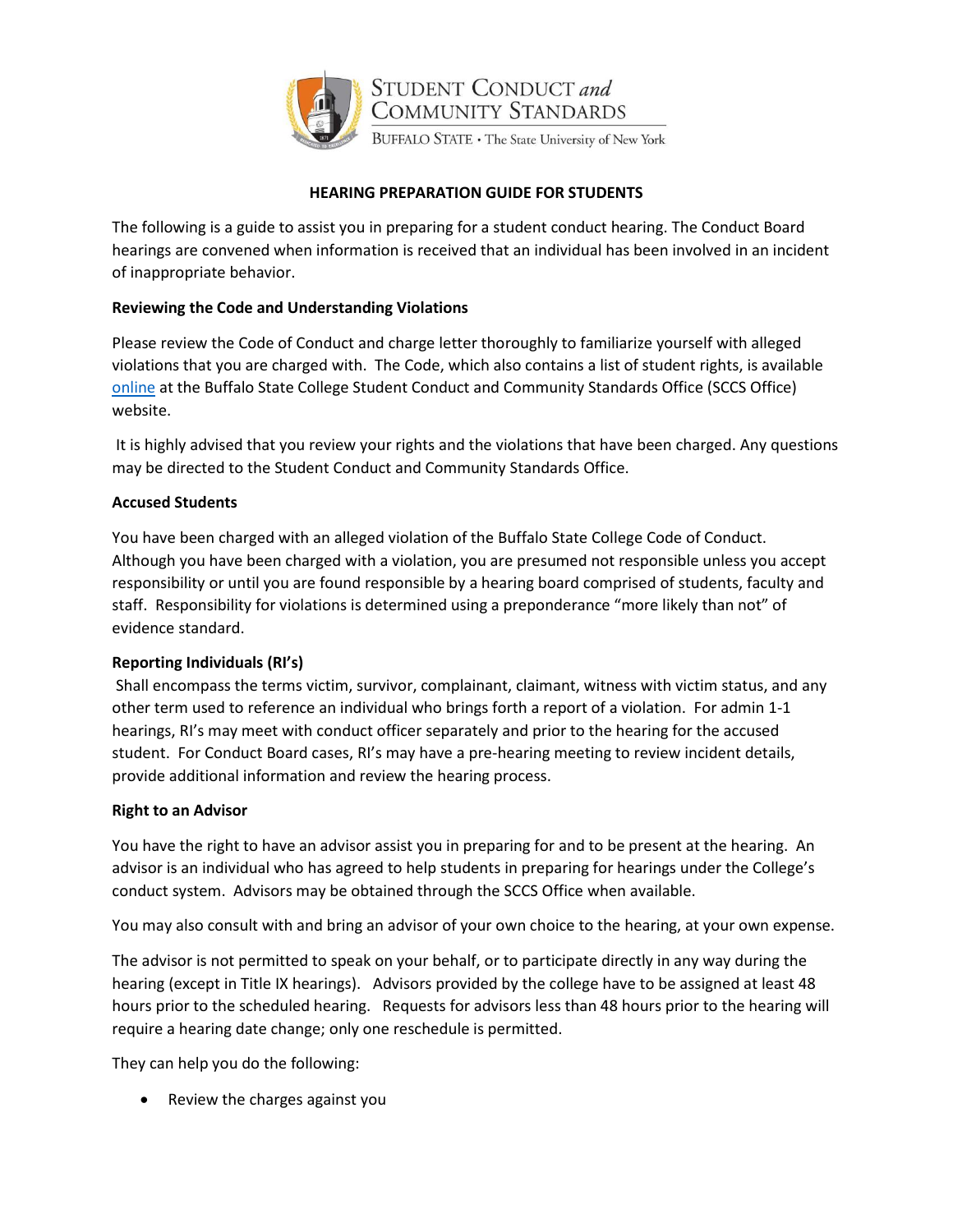- Aid in the preparation of opening and closing statements;
- Think of questions you will want to ask of your accuser, witnesses and the witnesses called to testify against you
- Take notes during the hearing
- Help you to remain calm and in control during the proceedings

An advisor will be assigned to you, or if you chose to bring an advisor of your choosing please submit their name to the SCCS Office prior to your hearing date.

#### **Witnesses**

You will be allowed to bring witnesses to support your statements. Please submit a list of your witnesses to the SCCS Office prior to your hearing date. (*You are responsible for contacting your witnesses and informing them of the date, time, and location of the hearing).*

#### **Before the Hearing**

#### Steps to Prepare

- Review the hearing notification that includes the charge(s) and make sure you understand the charge(s). If you do not understand the charge(s) consult with staff in the Student Conduct office or with an advisor.
- Set a reminder on your phone or planner with the date, time, and location of the hearing (this information is in the hearing notification).
- If you have not already been provided a copy of the report and relevant evidence from the Student Conduct office, request a copy (the full report is reviewed during the hearing).
- Are there any witnesses that observed the alleged incident? If so, contact those individuals and request that they attend the hearing. If they cannot attend in person, ask them if they could be available remotely to give their account. Please submit in writing the names of the witness(es) that will be present prior to your hearing (one week, for board hearings and 48 hours for admin 1-1 hearings)
- Prepare any relevant evidence (if applicable) to present during the hearing.
- Prepare questions to ask of your witness(es), if applicable (for Conduct Board hearings)
- Prepare your Opening Statement/Introductory Remarks (for Conduct Board hearings) During the hearing you may present an opening statement (this is not required). An opening statement is a summary of your narrative account. You may include an overview of the types of evidence you intend to introduce and/or witnesses to support your case. This can also serve as a way to introduce yourself to the hearing board, for example providing them information about your major, career plans, involvement on campus, etc.
- Prepare your Closing Statement (for Conduct Board hearings)-the hearing officer will ask if you would like to provide a closing statement (you are not required to do so) The closing statement is a way to summarize your main points relative to the incident. During your closing statement you may offer alternative sanction options to the board for their consideration. You do not have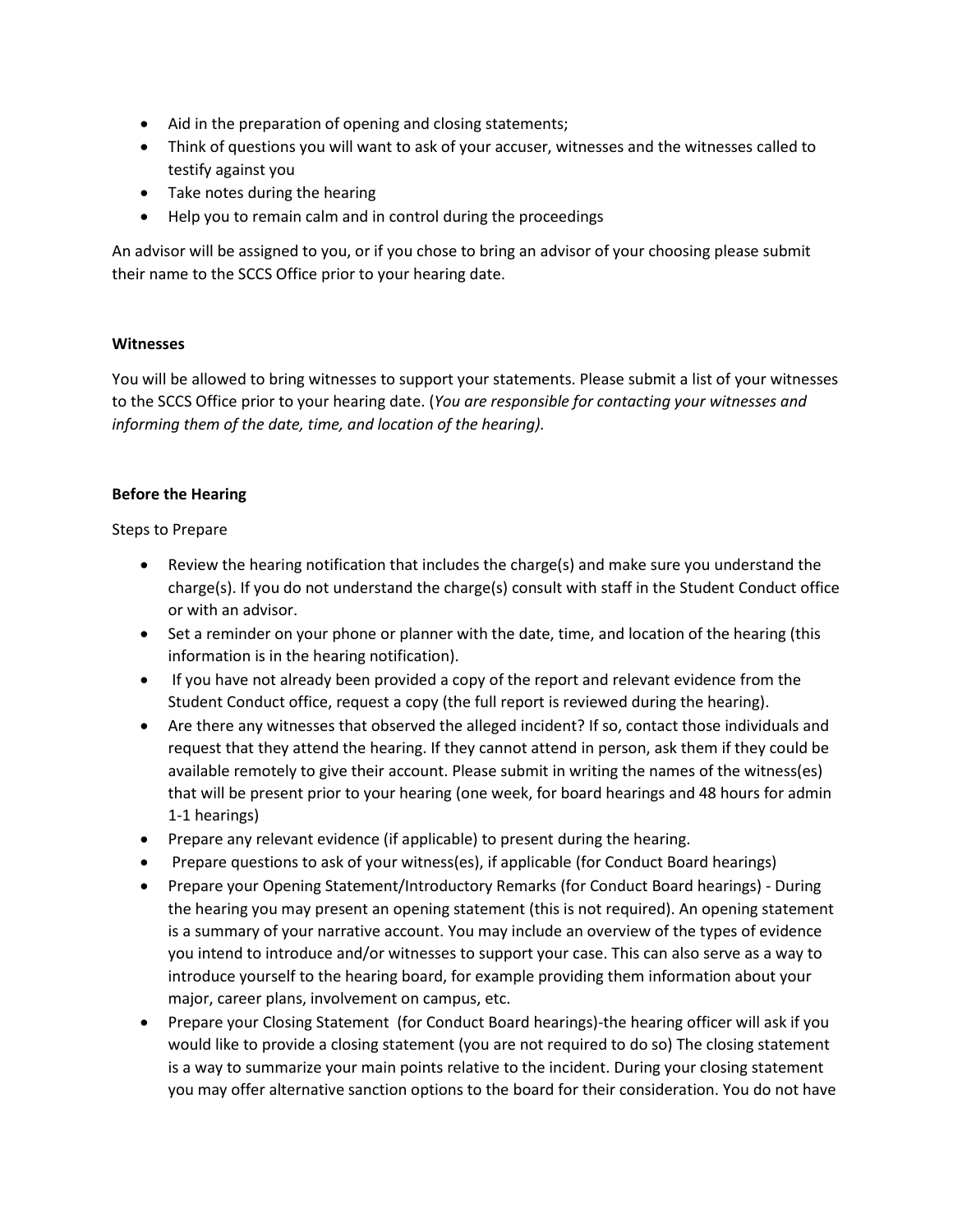to provide a sanction recommendation; however, this is your opportunity to voice your thoughts on what

• Prepare your Impact Statement (for Title IX Conduct Board hearings only. You do not have to provide an impact statement; however, this is your opportunity to communicate the impact of the incident to the Conduct Board.

### **The Hearing**

You will be allowed to ask questions at the hearing. Witnesses must be present to present their own statements, written statements will not be accepted. If you believe that you have evidence or information that is pertinent to your case (e.g. documents, pictures, etc) you must submit it to the SCCS Office prior to your hearing date. The hearing board has the option whether or not to consider evidence or information that has not been received prior to the hearing. For admin 1-1 hearings, please bring evidence to your scheduled hearing for review by the conduct officer.

### **Admin 1-1 Hearings**

Administrative Resolution Hearing- Students will attend a hearing with a student conduct official to review the incident and speak about options for an administrative resolution. The respondent(s) will have the right to accept or deny responsibility for the violations that they are charged with. The student conduct official will render a finding based on the preponderance of evidence. If the finding(s) warrant any sanction, it will be imposed and communicated to the respondent(s) in writing via Buffalo State College email. The student conduct official reserves the right to render findings and impose sanctions in the absence of the respondent should the respondent fail to attend his or her scheduled hearing. The respondent maintains the right to file an appeal. Imposed sanctions may be applied only in cases where sanctions will not result in suspension or dismissal from the college.

#### **Board Hearings**

All statements will be heard by a hearing board consisting of students, faculty and staff. They are there to: (1) hear statements objectively, (2) formulate an decision regarding whether it is more likely than not that you engaged in the prohibited conduct presented to them, and (3) if so, issue a sanction. The hearing board seeks to provide an impartial review, so please do not allow yourself to become defensive or argumentative with the hearing board members.

Arrive at the hearing location 10-15 minutes prior to the beginning of the hearing. (If in doubt of time and date, please review the charge letter that you received or contact the SCCS Office to verify). If you do not appear for the hearing, the hearing board will proceed in your absence

Except in extraordinary circumstances, requests to postpone the hearing will not be considered. A postponement request must be made in writing to the designated student conduct official (noted on your letter), citing a valid reason, at least 24 hours prior to the hearing. This request must be approved by the SCCS Office for the postponement to take effect. Respondents are advised to prepare an opening and closing statement. However, these statements are optional and are not required.

Be prepared to address the facts of the case and the particular incident being presented. You should take the student conduct process seriously and prepare carefully.